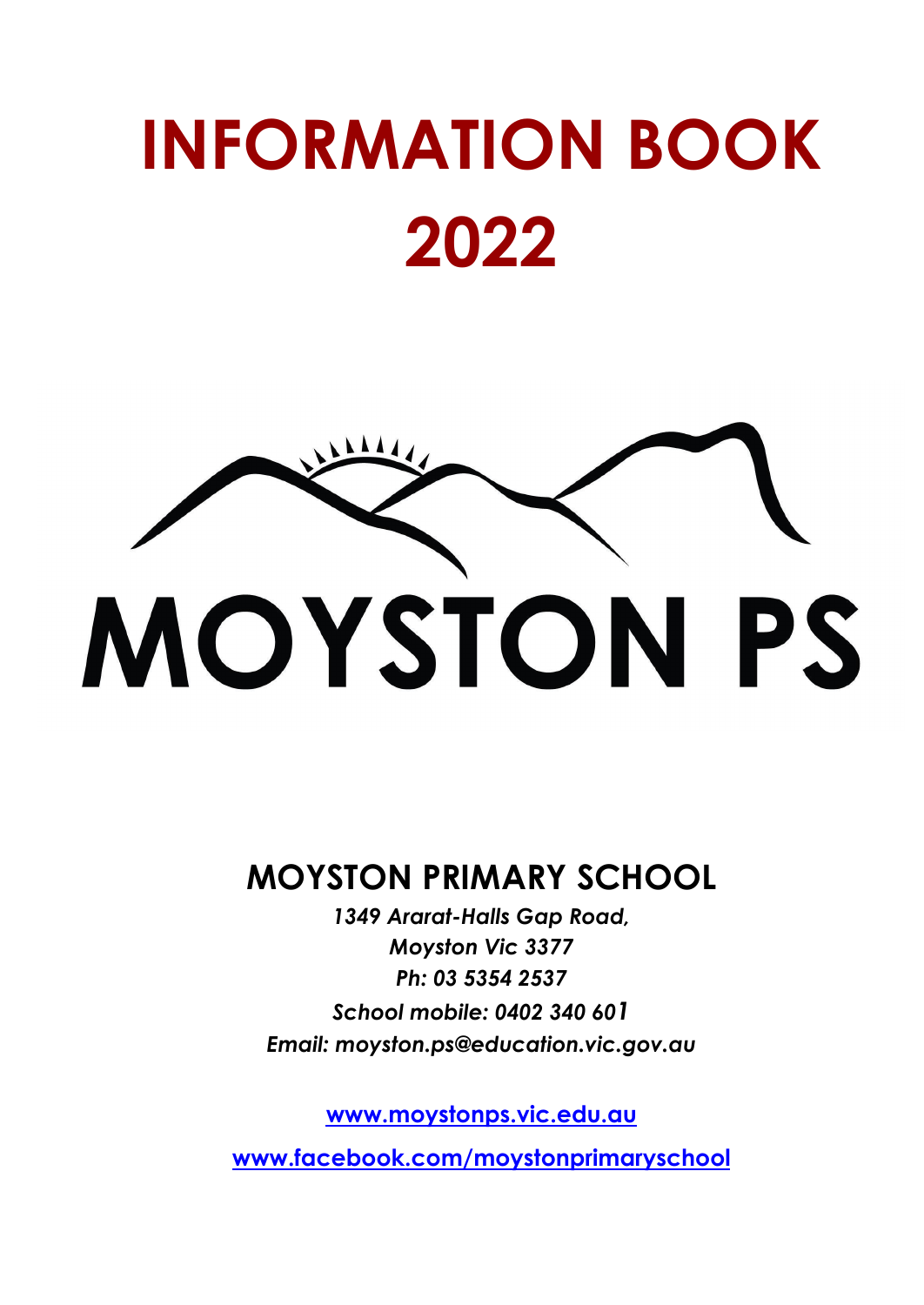#### *INTRODUCTION*

The Staff, School Council and Parents of Moyston Primary School extend a warm welcome to you and your child/ren as members of our school community.

We trust that your child's stay at Moyston will be happy and successful and that your involvement with our school community will be enjoyable and rewarding. We hope that, as parents sharing the education of your child, you will actively support our activities and functions.

We look forward to working together to provide the best possible educational opportunities for the students attending Moyston Primary School, catering for their considerable range of talents and abilities.

This booklet has been prepared to provide information about the school and its programs for parents and students. Please read it and keep it handy for future reference. If you have any questions or would like further information about any school activity, please ask the Principal or staff at the school

Our school recognises that the best educational opportunities are provided when a positive relationship exists between school and home. We look forward to working with you to develop exemplary programs for your child.

### *Term Dates 2022 – 2025*

#### **2022**

- Term 1: 28th January (teachers start) 31st January (students start) to 8th April
- Term 2: 26th April to 24th June
- Term 3: 11th July to 16th September
- Term 4: 3rd October to 20th December

#### **2023**

- Term 1: 27th January (teachers start) 30th January (students start) to 6th April
- Term 2: 24th April to 23rd June
- Term 3: 10th July to 15th September
- Term 4: 2nd October to 20th December

#### *OUR VISION*

Moyston Primary School is committed to providing a learning environment that is friendly, healthy, dynamic and respectful. We strive to provide an education that allows all students to achieve success and reach their full potential intellectually, creatively, physically and socially.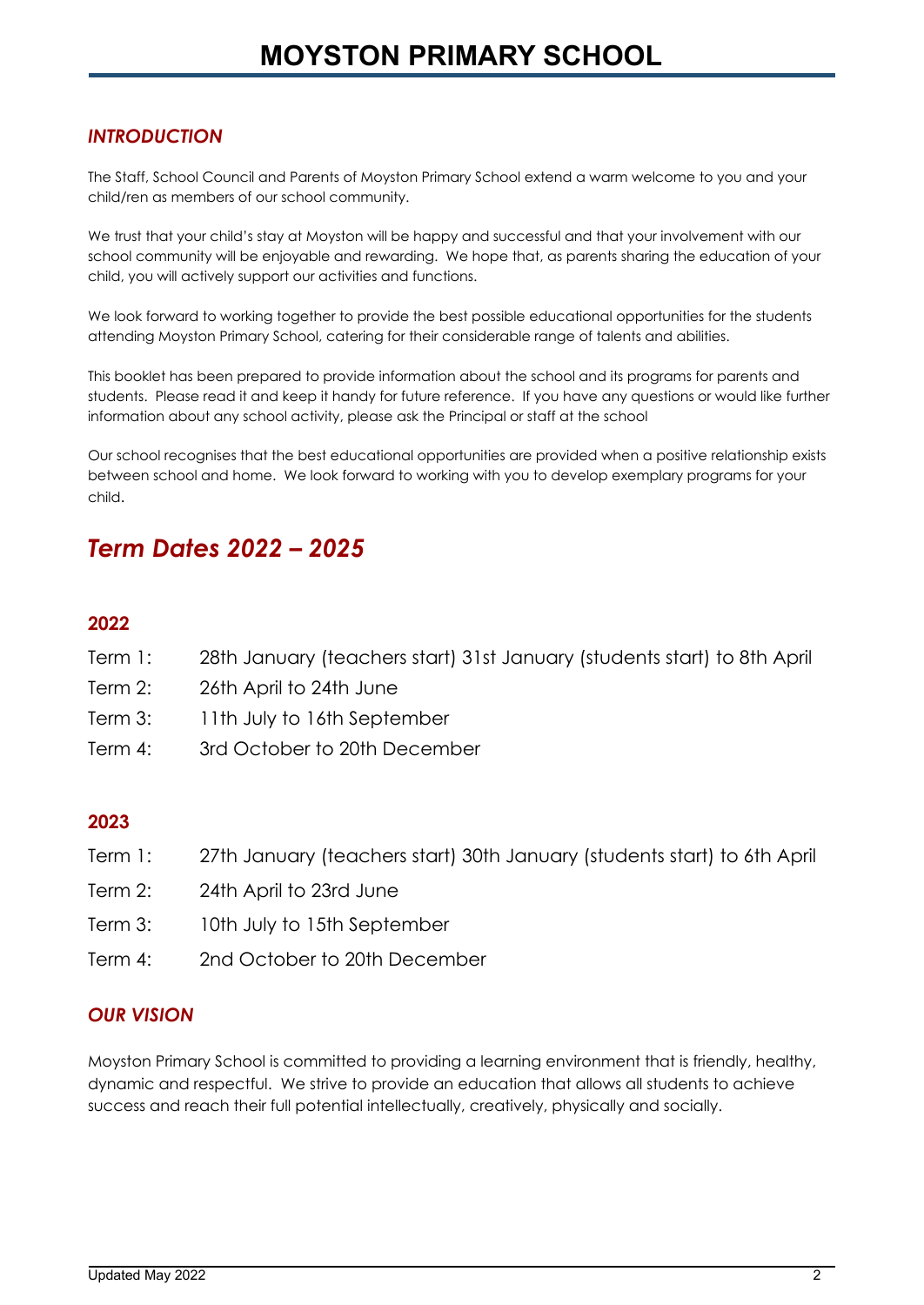#### *School Profile*

Moyston Primary School is located in a picturesque setting located just 15 minutes drive from Ararat and a 26 minute drive from Halls Gap. The school serves the local community with many of the school families involved in farming, tourism, retail and the public sector.

Moyston PS strives to equip students with capacities to manage themselves and their relations with others, to understand and act effectively in the world, and to prepare them for success in education, work and life.

Three core interrelated strands encompass all areas of learning which form the basis for planning and programming at Moyston Primary School.

- Physical and Personal Learning Health and Physical Education, Personal Learning, Interpersonal Learning, Civics and Citizenship.
- Discipline Based Learning The Arts, English, Languages Other Than English, Humanities (Geography, History and Economics), Mathematics and Science.
- Interdisciplinary Learning Communication, Design, Creativity and Technology, Information and Communications Technology and Thinking.

Early Years Programming and catering for individual learning needs are strong features across the school. Multi-age groupings operate in all curriculum areas from Prep to Grade 6.

The school broadens its curriculum options by utilising the services of the Mobile Area Resource Centre based in Great Western. Strategies used to enhance children's learning include: cross-age tutoring, buddy system, multi-age groupings and one-on-one intervention. Additional programs that assist in the all-round development of the child, including Junior School Council, Swimming Program (survival and competition), Athletics, cluster school activities, bike education, Zone sporting opportunities, extensive transition activities, camps and School Concerts.

The school enjoys the added benefits associated with being nestled within the Grampians National Park. The school grounds provide both large open spaces for play and activities while maintaining the feel of being very much within a rich, natural environment. The school nature reserve provides an added dimension for activities and programs.

Moyston Primary School, in conjunction with local schools Maroona and Buangor Primary Schools, enjoy shared group days, cultural activities, sporting opportunities, camps, transition and networking opportunities.

#### **Shared Expectations**

Schools have a responsibility to provide an educational environment that ensures that all students are valued and cared for, feel they are part of the school, and can engage effectively in their learning and experience success. To support a rich and varied educational environment the school has a clear set of values –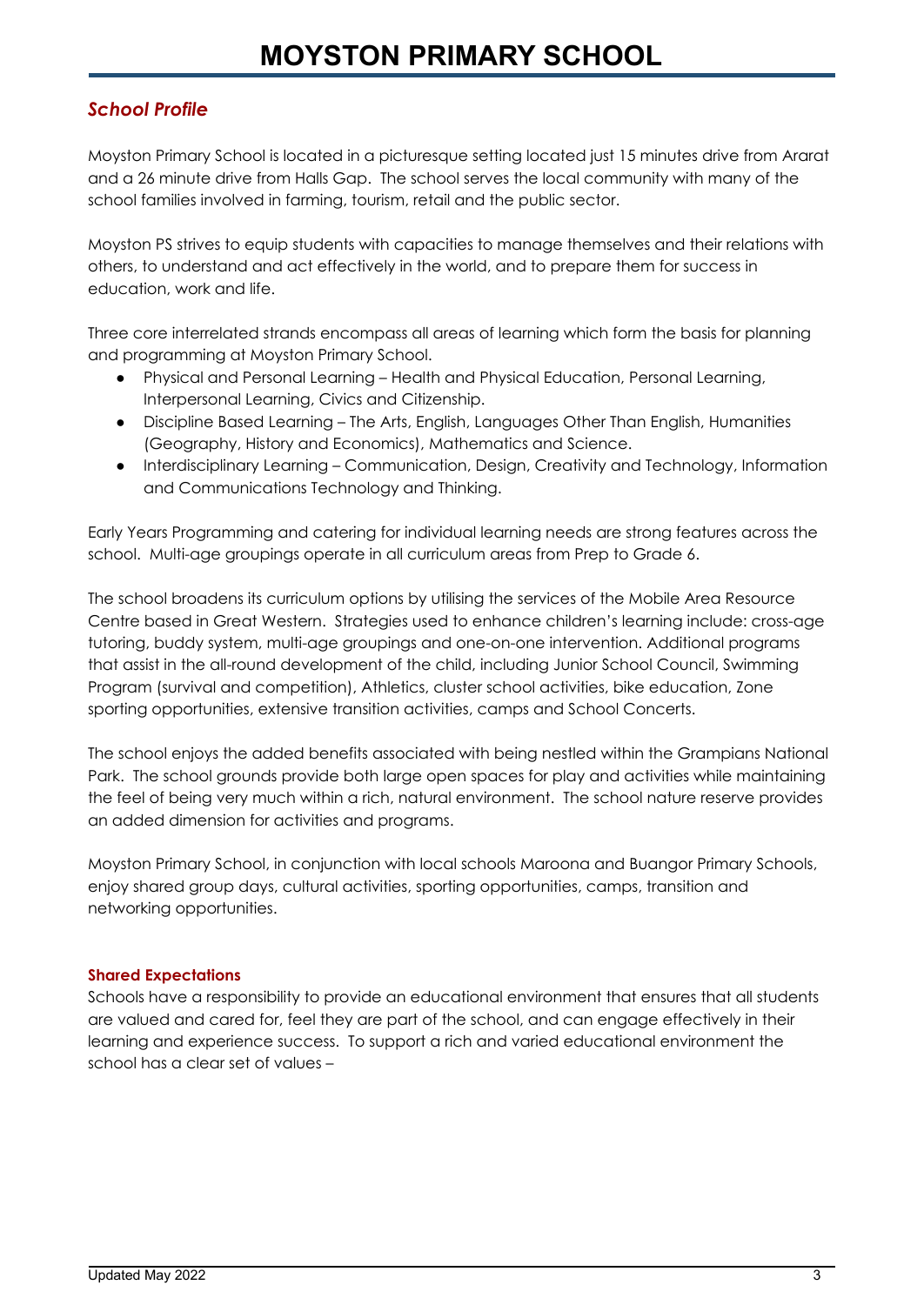## **RESILIENCE**

*I bounce back and don't give in. I make the right choice when dealing with difficult situations.*

## **RESPONSIBILITY**

*I am trustworthy, reliable and able to make safe and sensible decisions. I take ownership of my actions.*

## **EXCELLENCE**

*I strive to achieve my best at all times.*

School expectations include:

- Inclusive teaching practices
- Accessible educational provision for all students
- Parent/carer partnerships and liaison
- Community partnerships which engage families and the community in ways that support student achievement and success
- Provision of appropriate student services
- Development and provision of appropriate, relevant and challenging curriculum that gives students the opportunity to experience success in their learning.

#### *Democratic Principles*

The programs and teaching at Moyston Primary School support and promote the principles and practice of Australian democracy, including a commitment to:

- elected government
- the rule of law
- equal rights for all before the law
- freedom of religion
- freedom of speech and association
- the values of openness and tolerance.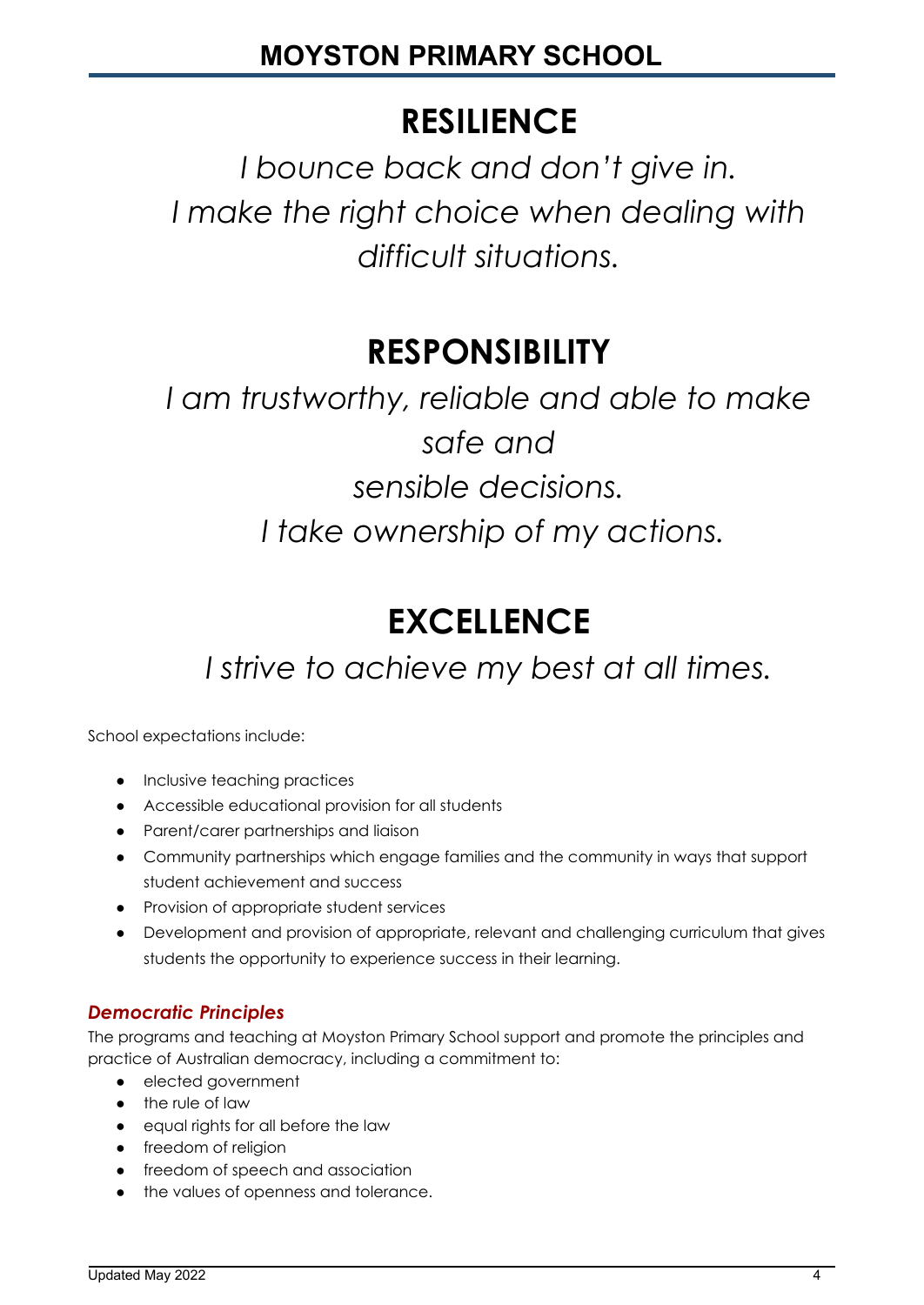Annual Report to the Community – is available on the school's website.

#### *School Times / Office hours*

The school office is open from 8.30 am to 4.30 pm on school days. The school day is divided into three sessions:

#### **SESSION 1**

Commences at 9:00 am and ends at morning recess at 11:00 am

#### **SESSION 2**

Commences at 11:30 am and ends at lunch time at 1:15 pm

#### **SESSION 3**

Commences at 2.00 pm and ends at 3.20 pm, the end of the school day.

#### *Student Contribution Levy, Camps and Excursions*

Schools provide students with free instruction to fulfill the standard Victorian curriculum and we want to assure you that all contributions are voluntary. Nevertheless, the ongoing support of our families ensures that our school can offer the best possible education and support for our students.

#### **Voluntary Contributions include -**

**Curriculum Consumables (Suggested \$150)**

**Other Contributions (Suggested \$50)**

#### **Extra-Curricular Items and Activities (camps/excursions)**

Moyston Primary School offers a range of items and activities that enhance or broaden the schooling experience of students and are above and beyond what the school provides in order to deliver the Curriculum. These are provided on a **user-pays basis** and are optional, curriculum instruction will still be required for students unable to attend at school.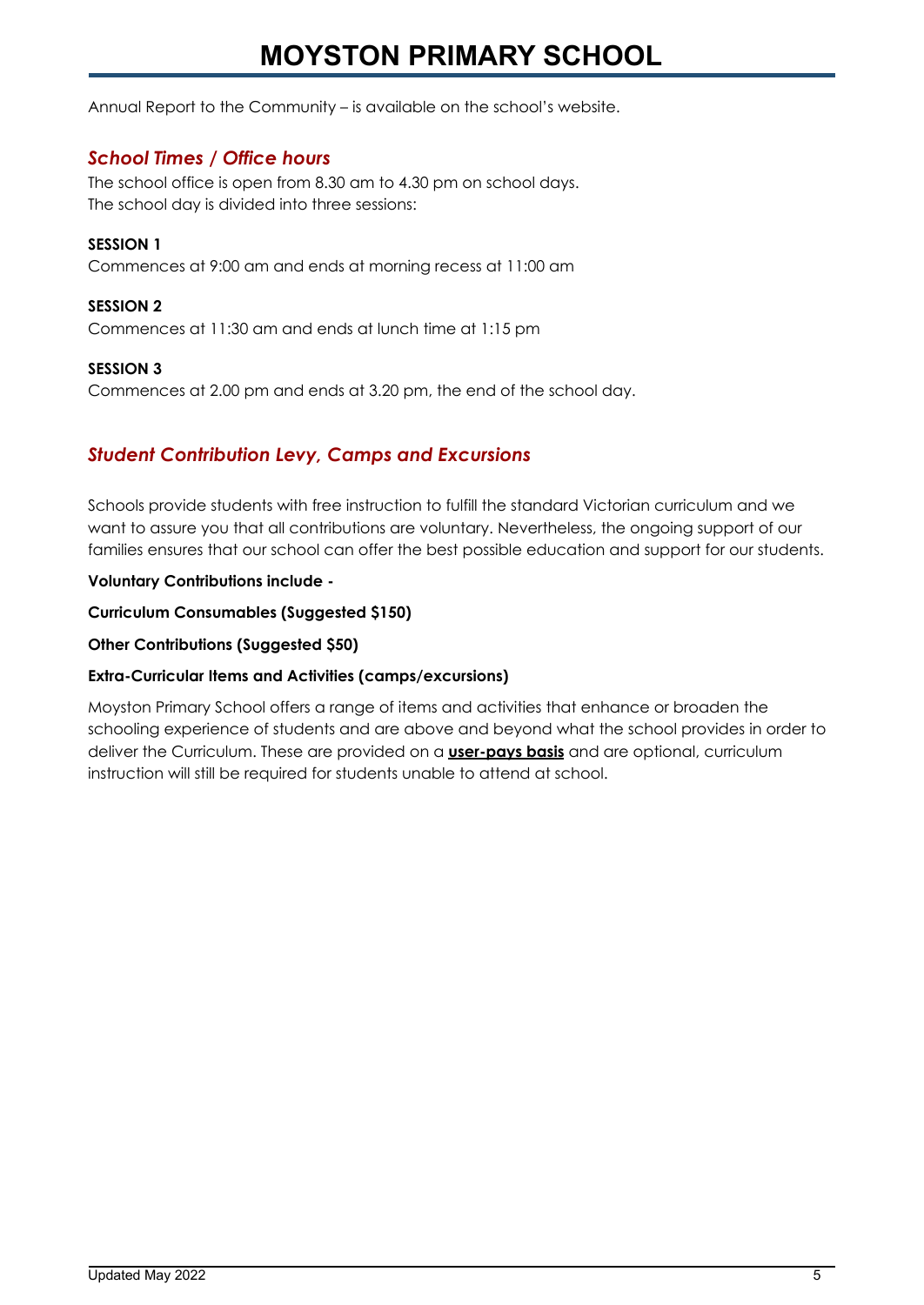| <b>CURRICULUM CONTRIBUTIONS</b><br>Items and activities that students use, or participate in, to access the Curriculum                       |       |
|----------------------------------------------------------------------------------------------------------------------------------------------|-------|
| Classroom consumables, materials & equipment                                                                                                 |       |
| General classroom materials and stationary<br>٠                                                                                              |       |
| Subject specific materials and equipment<br>۰                                                                                                |       |
| Provision and upkeep of school devices, peripherals and ICT                                                                                  |       |
| Photocopying and printing for students<br>۰                                                                                                  |       |
| Curriculum Activities                                                                                                                        |       |
| Whole school events<br>- Athletics carnival - entry and transport<br>- Swimming carnival - entry and transport                               |       |
| Digital and Online Subscriptions<br>UEducateUs (Reporting and communication)<br><b>Reading Eggs</b><br>$\sim$<br><b>Essential Assessment</b> |       |
| Schools swimming and water safety programs associated costs                                                                                  |       |
| Incursions and cluster days                                                                                                                  |       |
| Students diaries                                                                                                                             |       |
| Suggested Total Amount                                                                                                                       | \$150 |

| <b>OTHER CONTRIBUTIONS</b><br>For non-curriculum items and activities |            |
|-----------------------------------------------------------------------|------------|
| Student wellbeing programs (Resilience Project)                       |            |
| First aid and hygiene costs                                           |            |
| MARC Van ongoing costs and books purchasing                           |            |
| Suggested Total Amount                                                | <b>S50</b> |

| <b>EXTRA-CURRICULAR ITEMS AND ACTIVITIES</b>                                                                                                                                                                                                                         |          |  |  |
|----------------------------------------------------------------------------------------------------------------------------------------------------------------------------------------------------------------------------------------------------------------------|----------|--|--|
| Optional Foundation - Grade 1 Overnight stay and day outing<br>(Estimate only) *                                                                                                                                                                                     | \$50,00  |  |  |
| Optional Grade 2-3 - 2 nights, 3 day camp and activities - Cave Hill Creek<br>(Estimate only) *                                                                                                                                                                      | \$250.00 |  |  |
| Optional <b>Grades 4-6</b> - 3 nights, 4 day camp and activities - Urban Camp -<br>Melbourne (Estimate only) *                                                                                                                                                       | \$300.00 |  |  |
| Optional Grade 6 - 4 nights, 5 day camp - Canberra (Estimate only)<br>Due to COVID and cancellation of camps in 2020/1, this camp may go<br>ahead just for 2022 arade 6's at Moyston in order not to miss out in the<br>cluster camp rotation TBC.                   | \$500.00 |  |  |
| Optional Excursions - Whole school term outing - linking to the curriculum<br>(Estimate only) *                                                                                                                                                                      | \$20.00  |  |  |
| <b>Total Extra-Curricular Items and Activities</b><br>*If you would like to create a payment plan for camps from the beginning of the year e.g. \$25 per<br>fortnight to cover these extra-curricular items and activities for your child/ren, please talk to Kelly. |          |  |  |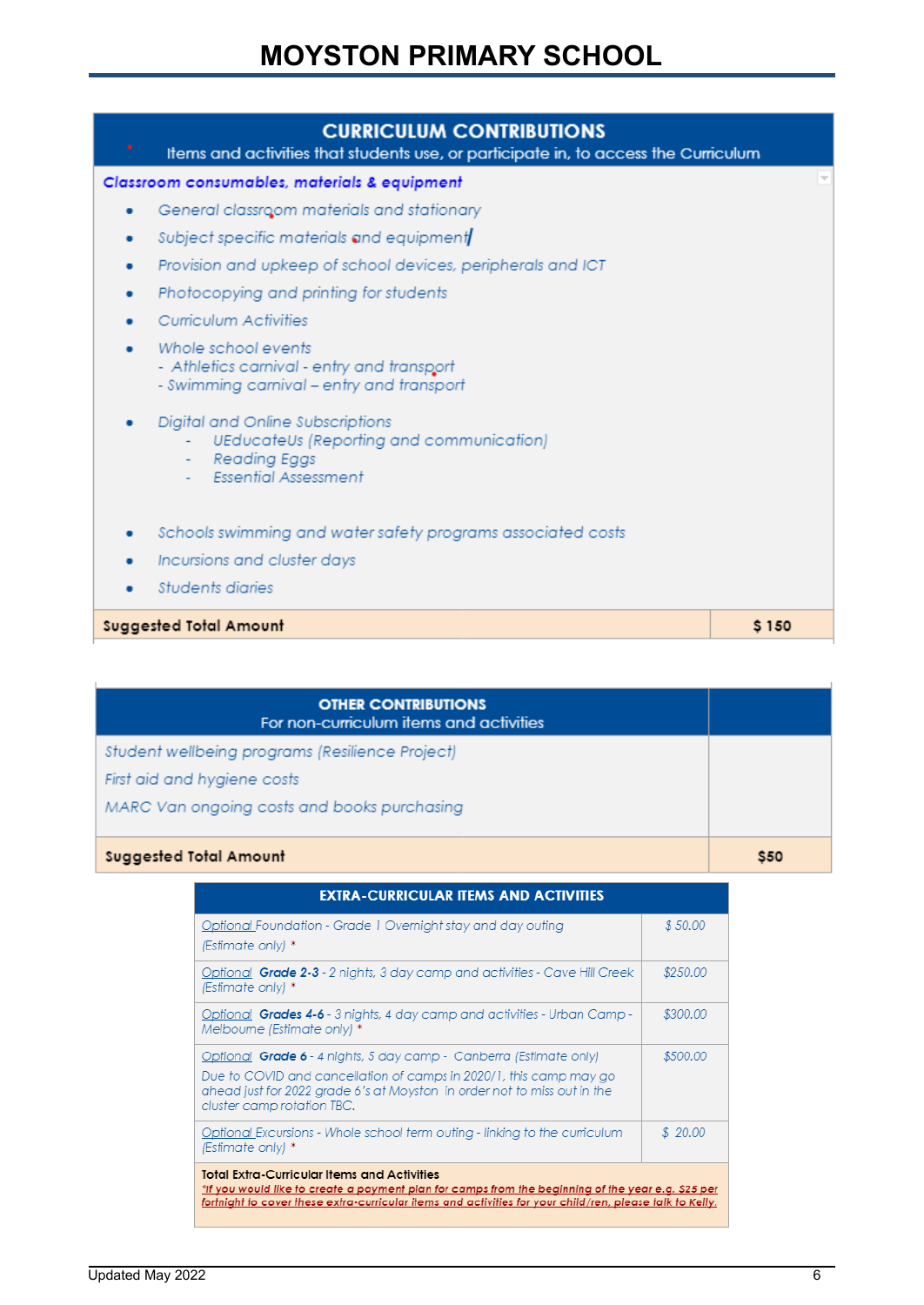In the past the school and School Council have subsidised 20% of the total cost of camps. Camps as above schedule.

The school camp is designed to complement the student learning program. Leadership programs are periodically undertaken and might encompass a conference in Melbourne or other venues and activities. More details will be provided when planning is finalised and information released to participating schools.

#### *Student Engagement*

#### **Definition**

Student engagement can be defined as three interrelated components: behavioural, emotional and cognitive.

- **Behavioural engagement** refers to students' participation in education, including the academic, social, and extracurricular activities of the school.
- **Emotional engagement** encompasses students' emotional reactions in the classroom and in the school, and measures students' sense of belonging or connectedness to school.
- **Cognitive engagement** relates to students' investment in learning and their intrinsic motivation and self-motivation.

#### **Rationale**

The Department of Education and Early Childhood Development (DET) is committed to providing safe, secure and high quality learning and development opportunities for every student in all Victorian schools. Students can only reach their full educational potential when they are happy, healthy and safe, and when there is a positive school culture that is fair and respectful to engage and support their learning.

#### *Curriculum Provision*

At Moyston Primary School a diverse curriculum in a rural school environment allows for personal attention for individual students in small classes. Moyston Primary is proud of its programs that are delivered in a safe, caring and supportive environment by a small team of dedicated teachers, parents and friends of the school.

#### **Early and Middle Years Programming**

Moyston Primary School is heavily committed to the implementation of Early and Middle Years Literacy programming. Children participate in daily two-hour literacy sessions, during which they are immersed in stimulating reading, writing, speaking and listening activities. This is an extremely busy part of the day that is rewarding for all students, parents and teachers alike.

Literacy and Numeracy are basic to all learning. Children need these skills in order to confidently learn in other areas of the curriculum and in everyday life. The Early Years Strategy is the Victorian Department of Education Early Childhood Development and Training's plan to improve children's literacy and numeracy learning in the early years of schooling. The strategies and advice outlined in this program form the basis for teacher planning and instruction at Moyston Primary School.

Reading is making meaning from print, which is all around us. This includes reading books, magazines, posters, etc., watching films and videos, and using computers. We use writing to communicate ideas and information. Through writing we explore ideas, record things we've done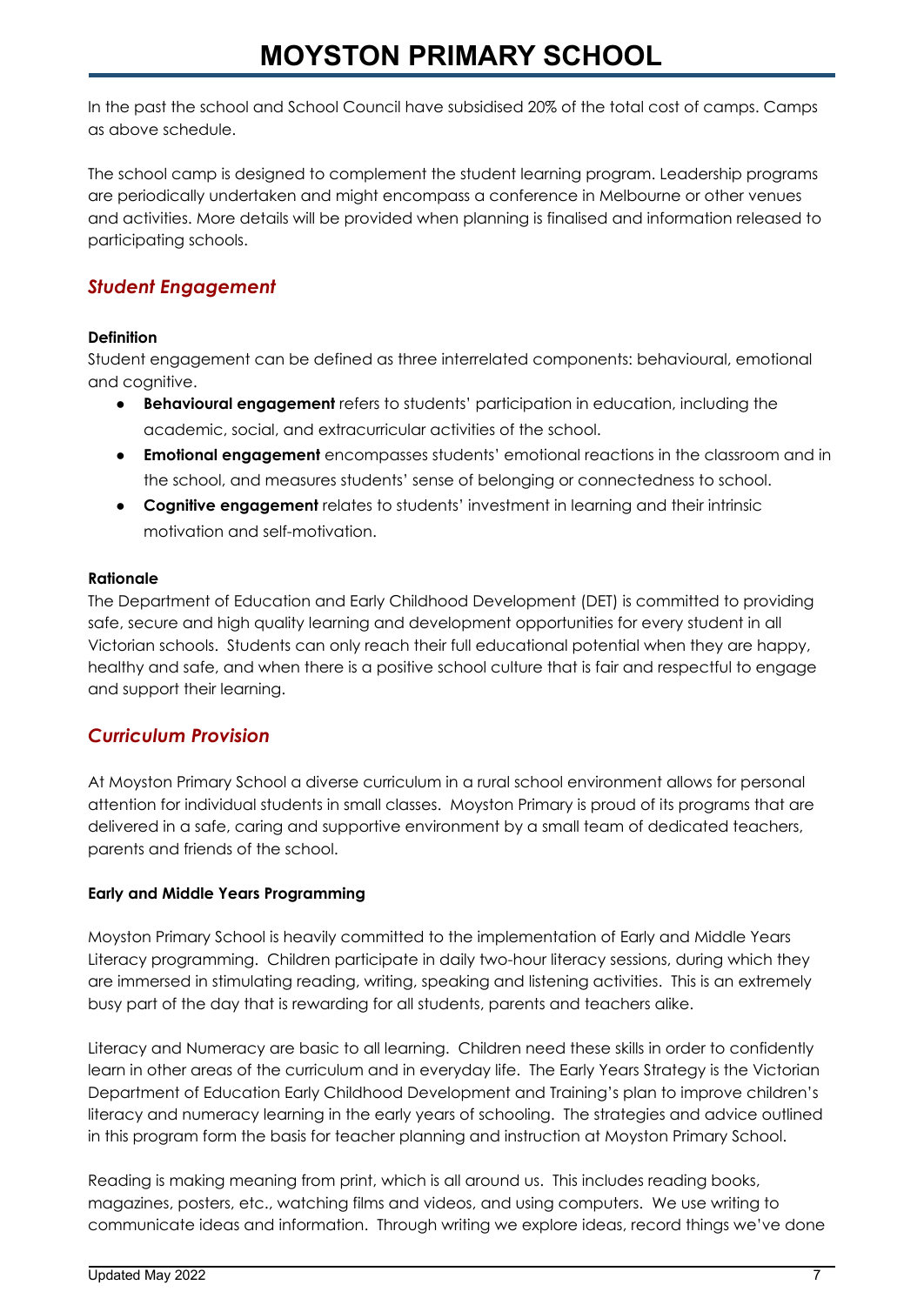and still have to do, and share our thoughts, desires and feelings. Working in partnership with your child's school, parents can develop shared understandings about learning. By bringing home and school experiences together, our children will have a very solid and secure foundation on which to build their learning.

#### **Home Reading**

The staff of Moyston Primary School places a great deal of emphasis on our home-reading program. Staff are happy to assist parents with home reading ideas if required, don't hesitate to ask. It is only through cooperation between parents, students and teachers, and with REGULAR reading, that children are able to develop their reading skills.

#### *MARC Library*

The Mobile Area Resource Centre library is an important resource centre for children and teachers. Children are encouraged to borrow books regularly. This service comes to our school every second Tuesday. As well as providing a borrowing service, the MARC librarian provides a library skills development program and literary appreciation sessions for all students. Please remind your child or children to change their books regularly. Please help us to avoid overdue books by checking the return dates with your children.

#### *Disabilities and Impairments*

The process of obtaining resources for the Disabilities and Impairments program is quite involved and so it is expected that any parent who is seeking to enroll a student who has special needs will give the school plenty of notice so that the necessary applications can be prepared and processed.

#### *Learning Technologies*

Learning Technologies is an important part of programming at Moyston and is used to enhance learning across all curriculum areas. We are strongly committed to providing a technology rich learning environment for all students. Children have access to computers and iPads in their classrooms and all facilities are connected to the internet. Programs are used to research information, solve problems and present work creatively. Both students and teachers have embraced the challenge of integrating information and communication technologies into the teaching and learning process.

#### *Health and Physical Education*

Physical Education and sport are valued curriculum areas at Moyston Primary. Students have opportunities to compete against students from other schools in our annual athletic sports, swimming carnival and cross country run. Students are encouraged to participate at local, Division, Regional and State levels of competition. The Physical Education program is complemented by an outstanding camps and excursions program that aims to develop students' understandings of the environment and wider community while encouraging cooperation and independence.

#### *Languages Other Than English – AUSLAN*

Your child is given an opportunity to learn AUSLAN (Australian sign language) at Moyston Primary. Students participate in fortnightly LOTE sessions.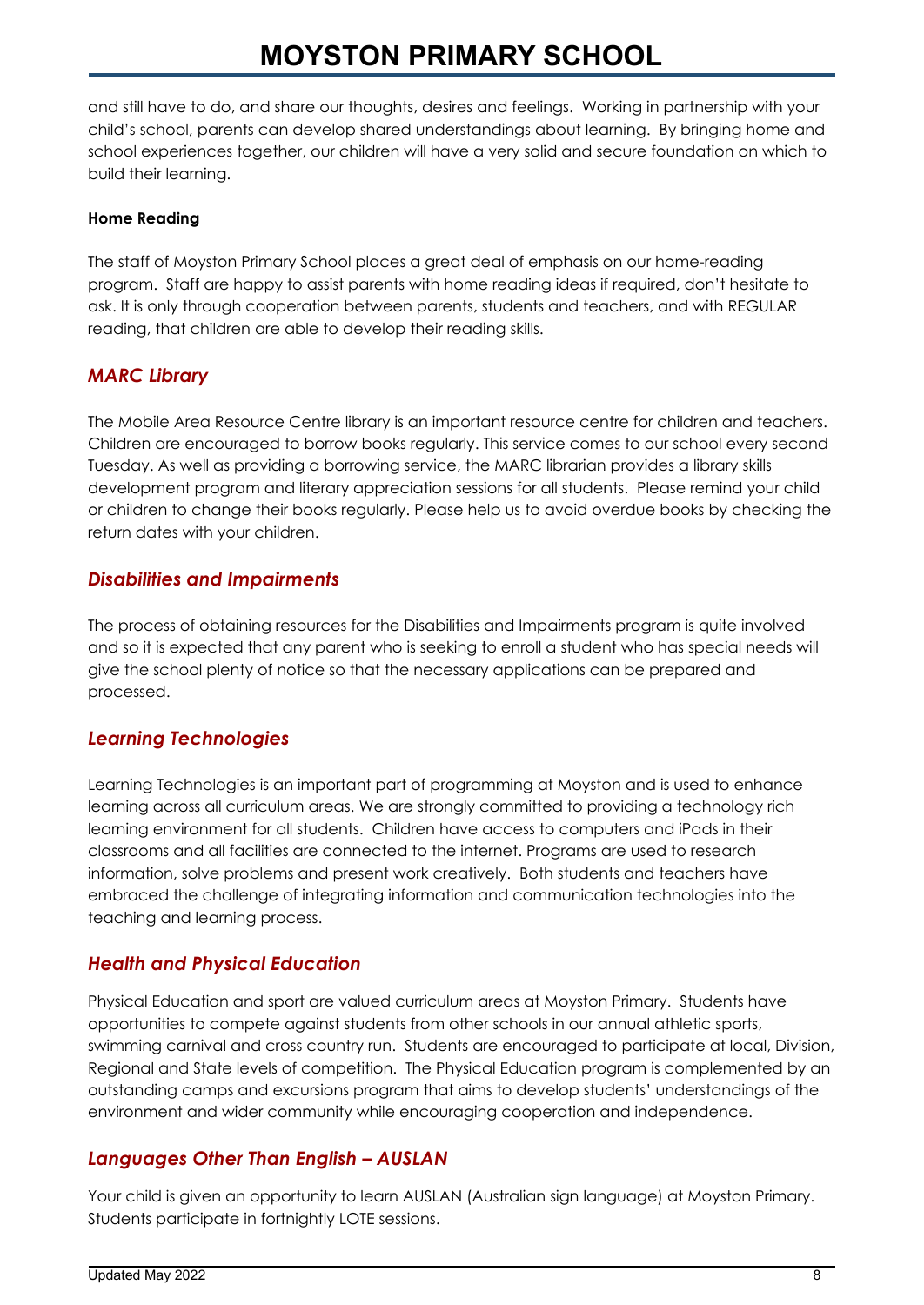#### *Homework*

Homework, other than home-reading and spelling, is not normally set for students in the earlier years of schooling. Tasks set for other children may be of a formal or informal nature and are related to the age of the child. Homework, particularly in Years 3 to 6, may take the form of written work, proof reading of written work, word study activities, share reading, completion of work set in class, research projects, mental math, puzzles or problem solving. This will vary from year to year.

Rather than being an onerous or unpleasant activity homework is designed to be an opportunity for parents to work with their children. When homework is set we appreciate parent support to see that it is completed satisfactorily. If you have any concerns in this area please discuss it with your child's class teacher.

#### *Excursions and Cultural Activities*

Excursions and special visitors to the school, such as performance groups, are vital to complement school programs.

Please note: Children will not be able to participate in an excursion if the required permission note and medical information and indemnity form have not been returned signed by a parent or guardian prior to the excursion.

Excursions within the town (walking only) are covered by a local excursion permission form which will need to be completed once each year on uEducateUs. All other excursions will have an information letter to parents and an attached permission form sent out prior to the excursion. These are generated through the school's administration system. Other details will be included in the newsletter.

#### *Special Programs and Extension Activities*

#### **Student Leadership**

Our Junior Council plays an important role in the school and creates an opportunity for all students to have a say in decision-making. In addition to fostering a sense of belonging and developing the students' organisational skills, the Junior Council encourages students to care for one another and to be aware of community issues. While most of our senior students become involved in various leadership roles we do expect that the Junior School Council will take on various tasks on a regular basis.

#### **School Buddy Program**

Each year all prep students are paired with another student who then becomes their buddy for the first twelve months. The buddy program fosters positive relations in a caring and supportive environment. The buddy program is vital in developing a strong sense of community and working together.

#### **Cooperative Learning**

At Moyston Primary we place considerable emphasis on cooperative learning activities and students making real decisions about their own learning. Our programs provide children with opportunities to participate in small group and whole class activities.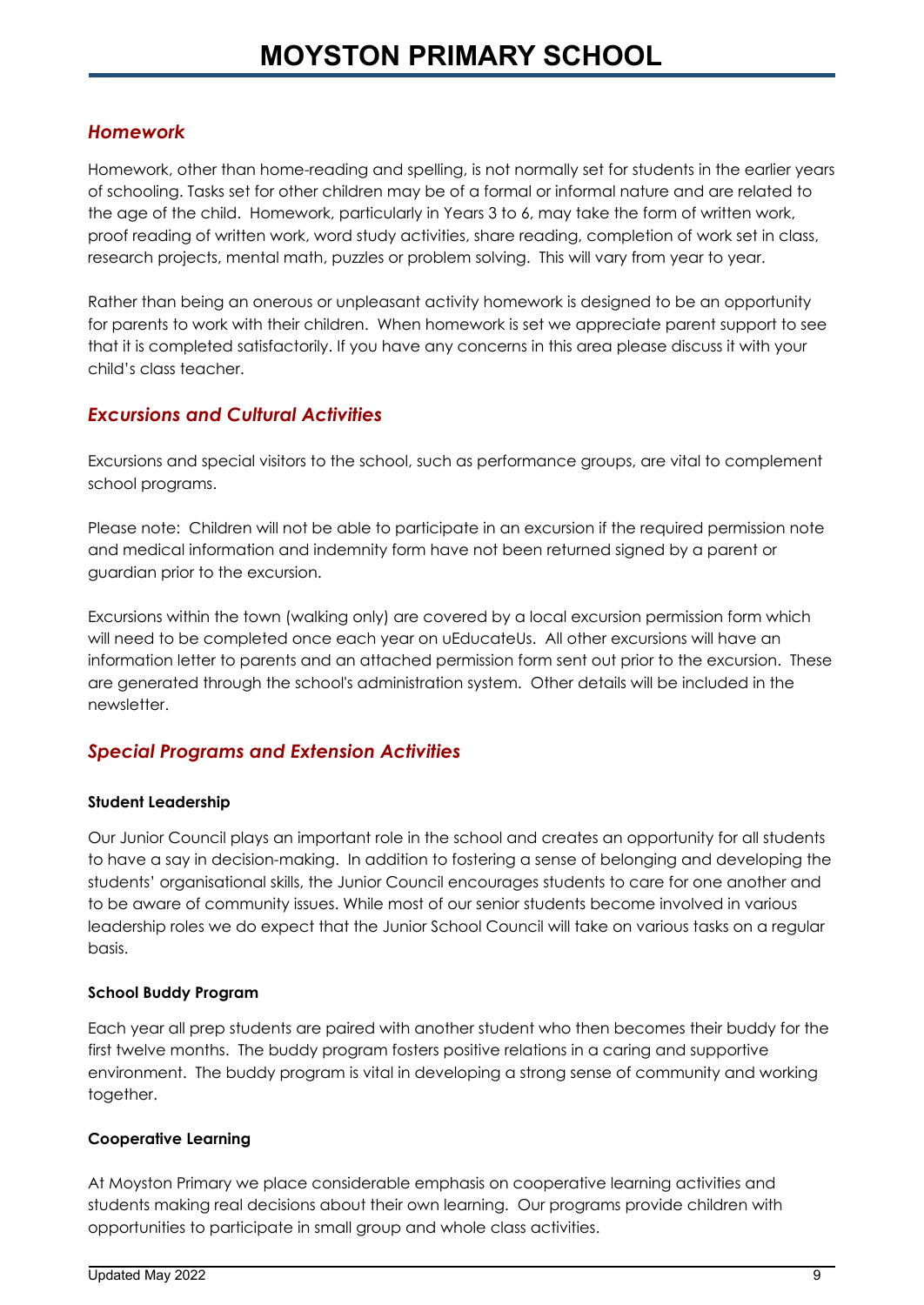#### **Annual End of Year Celebration**

The annual end of year celebration is held at the end of term 4. This is an opportunity to celebrate the year at Moyston Primary School. It is also the final official school function for the year with presentations being made to grade six students, scholarships, departures etc. We rotate each year, providing either a school concert or a school performance.

#### *School Council*

The Moyston Primary School Council is an elected body that represents the community and teachers. Its functions are:

- (a) To work with the Principal and Staff to develop school policy and educational aims. This forms the basis of our School Strategic Plan.
- (b) To administer school finances.
- (c) To ensure buildings and grounds are maintained and improved.
- (d) To foster community interest in the school.

The School Council is an extremely important decision making group and we encourage you to contact us if you are interested in becoming a member. The School Council meets twice each term.

School Council members also need to know what people in the community feel is important. Please get to know the members of your School Council and help them to make decisions that will influence your child's education. Elections are held during March of each year. Half the elected representatives retire each year but they can seek re-election. New members are elected for a two year period.

#### *Fundraising*

Moyston Primary School has a hard working, interested and supportive group of parents who work under the auspices of the School Council to extend the involvement of parents in the school. Participation in our Fundraising Committee activities creates opportunities for members of our school community to become involved in the practical workings of the school. Recent fundraising activities have included hosting some of the Moyston Community Dinners, Easter and Christmas raffles and pie drives. Funds raised have provided numerous resources that continue to support and enhance the learning program. If you would like to join in with fundraising activities, watch the school communications for information.

#### *Admission Procedures*

Children who turn 5 years of age by the  $30<sup>th</sup>$  of April will be admitted to our Foundation (Prep) Grade. Parents may enroll their child by calling at the school to collect and complete the detailed enrolment form. Please bring a copy of your child's birth certificate extract and certificate of immunisation with you for our records.

Prep children find the first few months of school very tiring. As a result the children in Prep will not attend on the first four Wednesdays during Term 1 (this may be extended further into Term 1). They will commence full-time schooling in Term 2.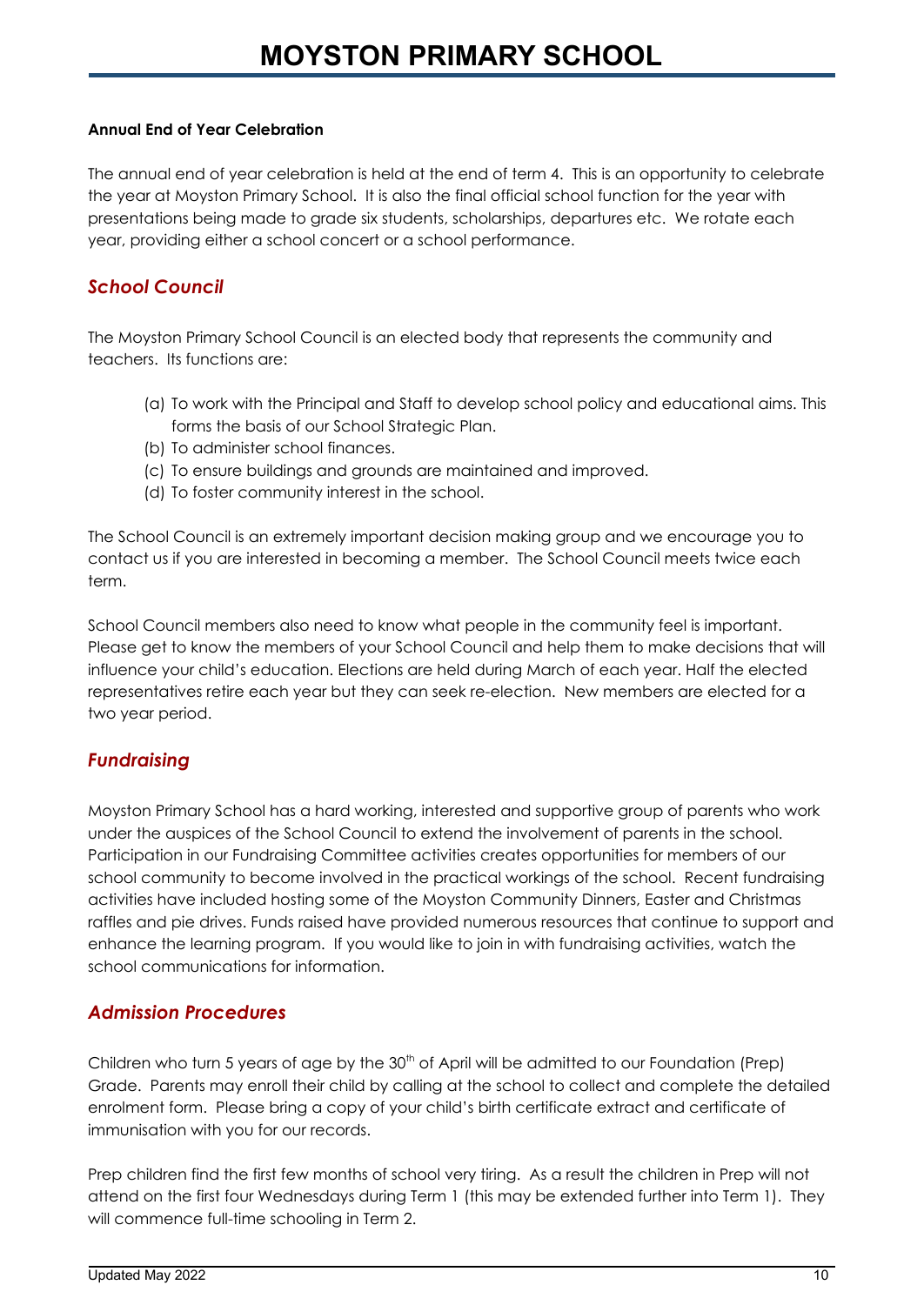#### *School Attendance*

In order for your child to reach their full potential at school it is critical that they regularly attend school. Research has shown that many children are put at educational risk if they miss more than 12 days of school in a year. We would strongly encourage you to organise holidays and shopping excursions, i.e. non-essential absences during weekends and school holiday times. Students' absences are recorded on school reports sent home in June and December

#### *Absences*

However, if your child is ill he or she should not attend school. Sick children will not be able to undertake normal class programs and their attendance at school can endanger the health of other students and staff. If your child is away from school a notification is required. When your child is at school in the morning, and is collected and will not be attending in the afternoon, please advise your child's teacher so that we do not have unexplained absences. When collecting a child from the school during class time we ask all parents and guardians to 'sign out' the student so that we have a record of student movements.

Should your child be absent without notification you will be contacted as soon as practical by the school.

**Parents must notify the school of student absences or early departures/late arrivals by either calling/texting the school 5354 2537 or 0402 340 601, or notifying through the uEducateUs school app.**

#### *Illness or Accident at School*

If your child becomes ill with flu-like symptoms they will be isolated at school, and we will contact you or your nominated contact person, for arrangements to collect your child as soon as possible.

If your child is injured, we will endeavour to contact you or your nominated contact person, so that arrangements can be made for collection.

#### *Student Records and Family Details*

In the interests of student safety it is vital that schools keep accurate records. Please ensure that you notify the school immediately should your personal/family details alter; particularly personal, work and emergency telephone contact numbers.

#### *Wet Days or Very Hot Days*

Children will not be dismissed early on wet days or on very hot days. On wet or very hot days, they will be supervised in the classrooms during lunchtime and the recess break. On normal Summer days there are plenty of shady trees and classrooms are air-conditioned so normal school programs will operate.

#### *School Closure on Extreme Fire Danger Days and Code Red Days*

**CODE RED DAYS** – Moyston Primary School has been identified as being at high fire risk and on the Department's Bushfire At-Risk [Register](http://www.education.vic.gov.au/about/programs/health/Pages/bushfirerisk.aspx), we will close on days determined *Code Red* by the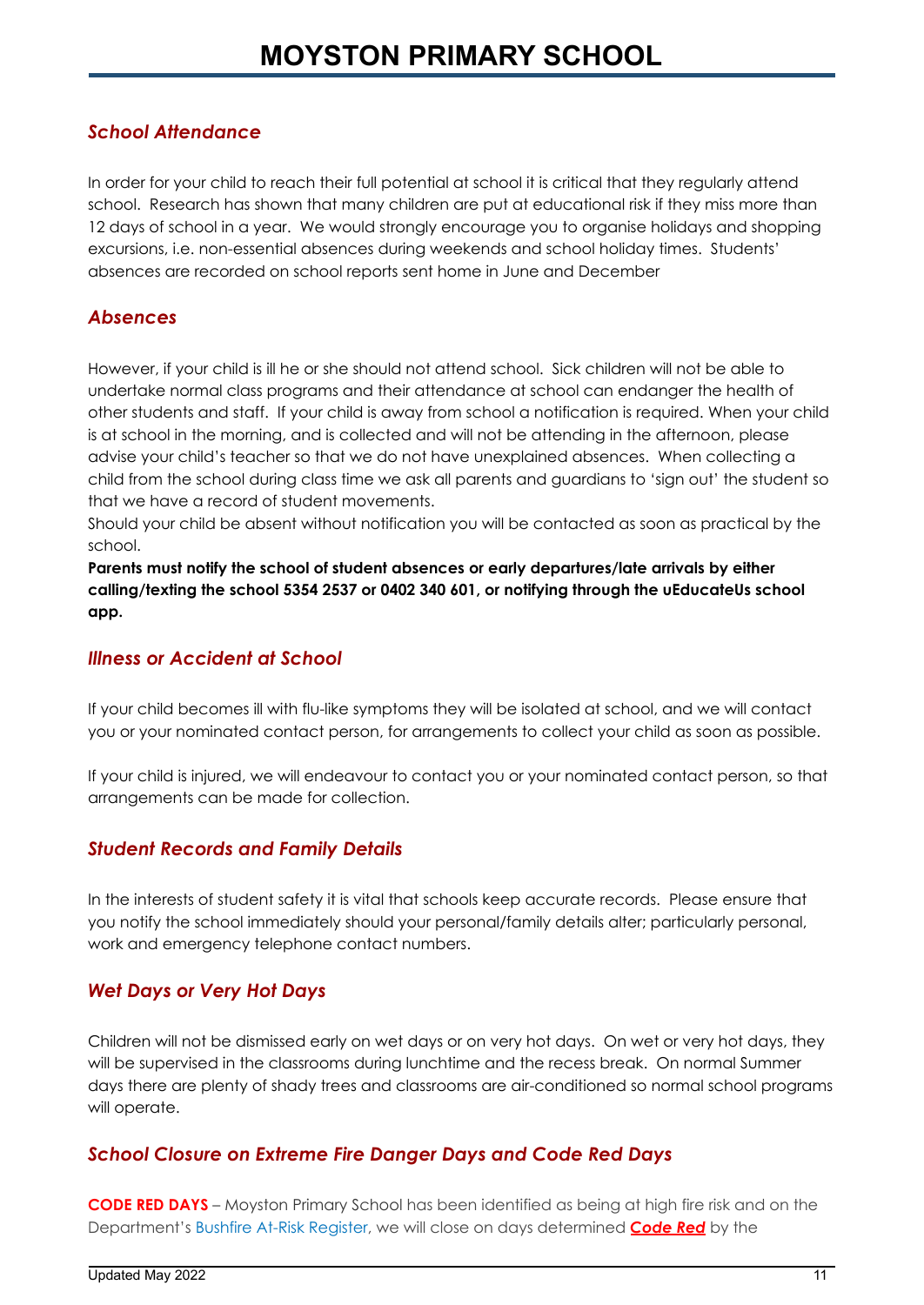Emergency Management Commissioner. Where possible, four to seven days notice of a planned closure will be provided; parents and carers should, however, *expect that in some instances fewer than 4 day's notice may be provided.*

*Once a Code Red day has been determined by the Emergency Management Commissioner this decision will not change – regardless of any changes in the weather forecast*. This will help limit confusion and help your family plan for how your children will be cared for when the school is closed. Advice will be provided to you directly when we are advised that our School will be closed due to a Code Red Day determination, *NO staff will remain on site*.



#### *School Uniform*

The wearing of school uniform helps to encourage pride in the school and assists in developing a school identity. Moyston Primary School uniform is compulsory and consists of black shorts, pants/trackies, leggings or skorts, a red and black polo, a red hoodie or a school dress. Appropriate footwear must be worn to school e.g. sneakers.

Children must wear red wide brimmed hats during all of Terms 1 and 4 and on other high UV days **in accordance with our Sunsmart guidelines.** Wide brimmed hats are provided by the school as part of our uniform. A reader bag and hat will be provided free of charge to each student when they first start at Moyston PS. They are considered part of the uniform. When these are damaged or lost, we ask that parents pay to replace them. Hats and helmets are left at school each day.

The following items can be purchased through the school, items must be paid for at the office at the time of purchase.

| <b>Hoodies</b>      | Kids size (6, 8, 10, 12, 14) \$30.00 each<br>Adult size (XS, S, M, L) \$40.00 each | <b>Beanie</b>          | \$15.00 |
|---------------------|------------------------------------------------------------------------------------|------------------------|---------|
| <b>Polo</b>         | Kids size (6, 8, 10, 12, 14) \$20.00 each<br>\$25.00 each<br>Adult size (S, M, L)  | <b>Replacement hat</b> | \$15.00 |
| <b>School bags</b>  | \$45.00                                                                            | Replacement reader bag | \$15.00 |
| <b>School dress</b> | \$40.00                                                                            |                        |         |

#### *Lost Property*

Please label all personal clothing and equipment and containers. If property is lost, ask your child to check the boxes of lost property which are kept in the classrooms. Please ask your children to bring home all extra clothing each day. The school is not responsible for personal items that your child may bring to school.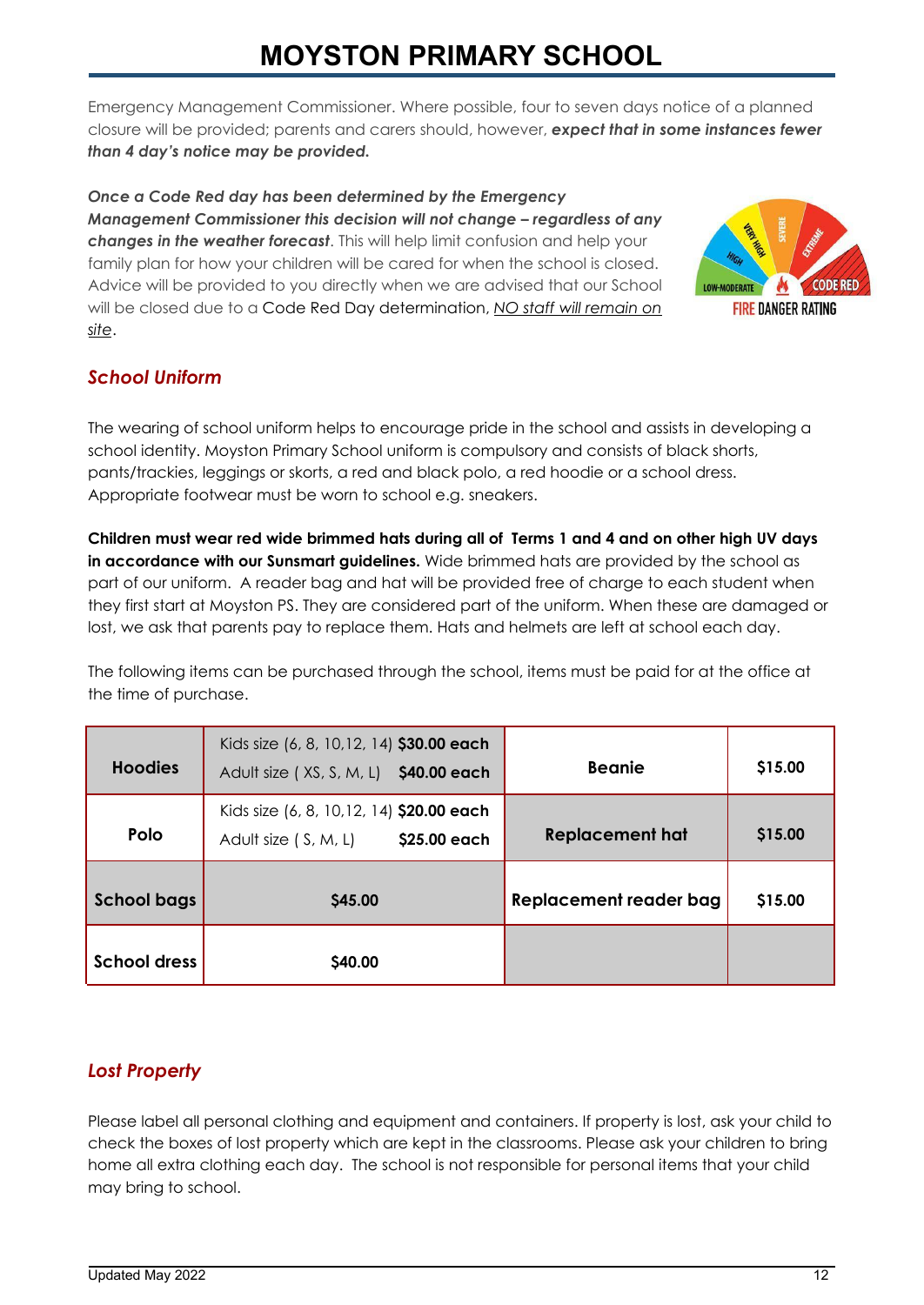#### *Lunch Orders*

There are no lunch orders at Moyston Primary School. We do occasionally have special lunch days e.g hot dogs or sausage sizzle for a small charge.

#### *Lunch at School*

Children eat their lunch in their classroom or outdoor shelter under the supervision of a teacher. We have a dedicated eating time from 1:00pm to 1:15pm.

#### *Safety at School – Student Welfare and Discipline*

We have a general school rule that we should not do anything that will cause hurt or worry to ourselves or to others. This helps to keep all students safe and happy. Please discuss this with your child. Our aim is to help children cooperate with others and be responsible for their own behaviour. A summary of the school's discipline plan is included in the section above titled Student Engagement.

#### *Communication Between School and Home*

#### **The Newsletter**

An important method of communication with our school community is the fortnightly Moyston Primary School Newsletter. We aim to provide as much information in the newsletter as possible. It is important that you check important dates and events that need to be noted. The newsletter will be sent home via hard copy, emailed to parents and uploaded on our school website and the uEducateUs app.

#### **Notices**

Despite attempts to include most items of information in the newsletter, some other notices will be necessary – notes about excursions and events that occur in between newsletters. These notices and the newsletter will be sent home via email to parents and uploaded on our Private Moyston Primary School parent page on Facebook. Notes may also be given to the eldest child in your family attending our school. Please check with your child each day to see if any information has been sent home. Help your child to manage notes and newsletters by establishing an expectation that they take the initiative to hand them to an adult when arriving home after the school day. If notes are to be returned to the notes box, this is located in the foyer of the main building.

#### **Student Diaries**

Each student is provided with a diary which is used for home-school communication with the classroom teacher. It includes information on readers, spelling lists, homework, and general information. Please check your child's diary daily. This is a communication book for both parents and teachers to use.

#### **Social Media**

You will find the school's Facebook page by searching for Moyston Primary School and Moyston Primary School Parents page. The parent page is a private Facebook group for current staff and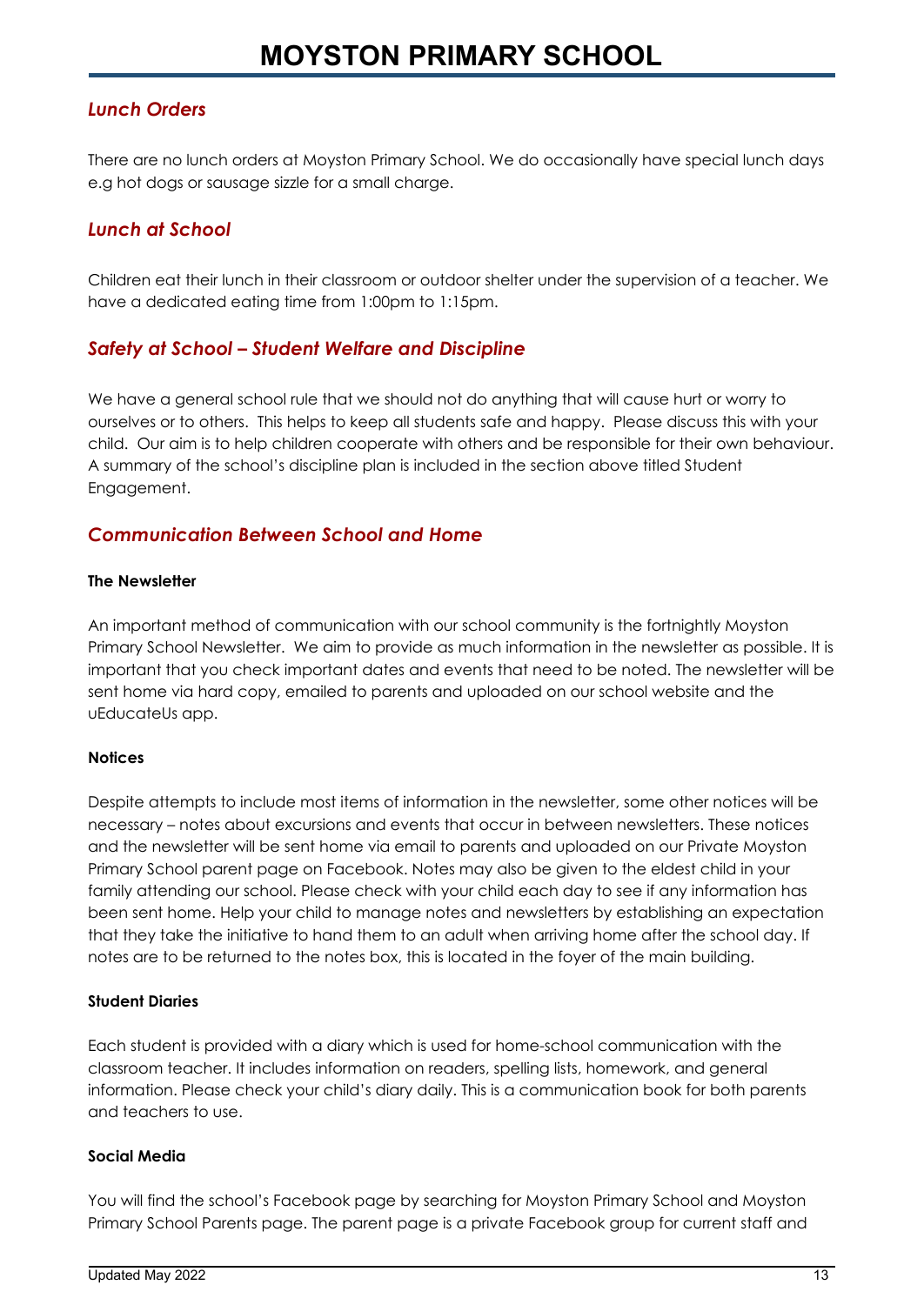families only, you will be added to this page once your child is enrolled at Moyston PS. We use this for both notifications and publishing photos of activities and excursions. The newsletter is available fortnightly.

#### *School/Home Cooperation and Support*

#### **Working together to ensure success**

Teachers at Moyston Primary School are very keen to involve parents in as many school activities as possible. We believe that it is most important for parents and teachers to work together in the education of all children.

#### **At School –**

In strengthening the partnership between home and school, you may like to become involved in some of the following school activities:

- assisting with cooking/art activities
- **●** hearing children read
- **●** processing children's stories
- **●** helping with the fundraising events for the school

If you would like to help out, see your child's teacher.

#### **At home –**

It is vital for your child's positive educational development that they know you are interested in their school work. Please hear your child read daily and share your interest in books that they have read. Encourage them with any homework they have and don't hesitate to speak to the teachers or the Principal if you have any worries about any aspect of your child's school life.

#### **Parent/Teacher Interviews –**

Formal parent/teacher interviews are held each year. Schools are required to report to parents through an interview (once a year) and by written report (twice a year). You will be informed of dates and available times via school communication. Each semester an Individual Learning Plan is developed for each child. These plans provide the basis for discussion and future planning for learning. You are in no way restricted to only that time to talk with teachers. You are welcome to discuss with teachers any aspect of your child's or children's school life at any time throughout the year. Please contact the Principal or relevant teacher to make an appointment.

#### *Specialist Student Services*

Please contact your child's teacher if you feel he or she need the services of any of the groups listed below:

#### **Counselling –**

Psychologists and social workers are available to talk to parents who have children with emotional or social difficulties. They also work with teachers in developing special programs for these children.

#### **Health –**

Each Prep child will receive a full medical assessment during their first year at school.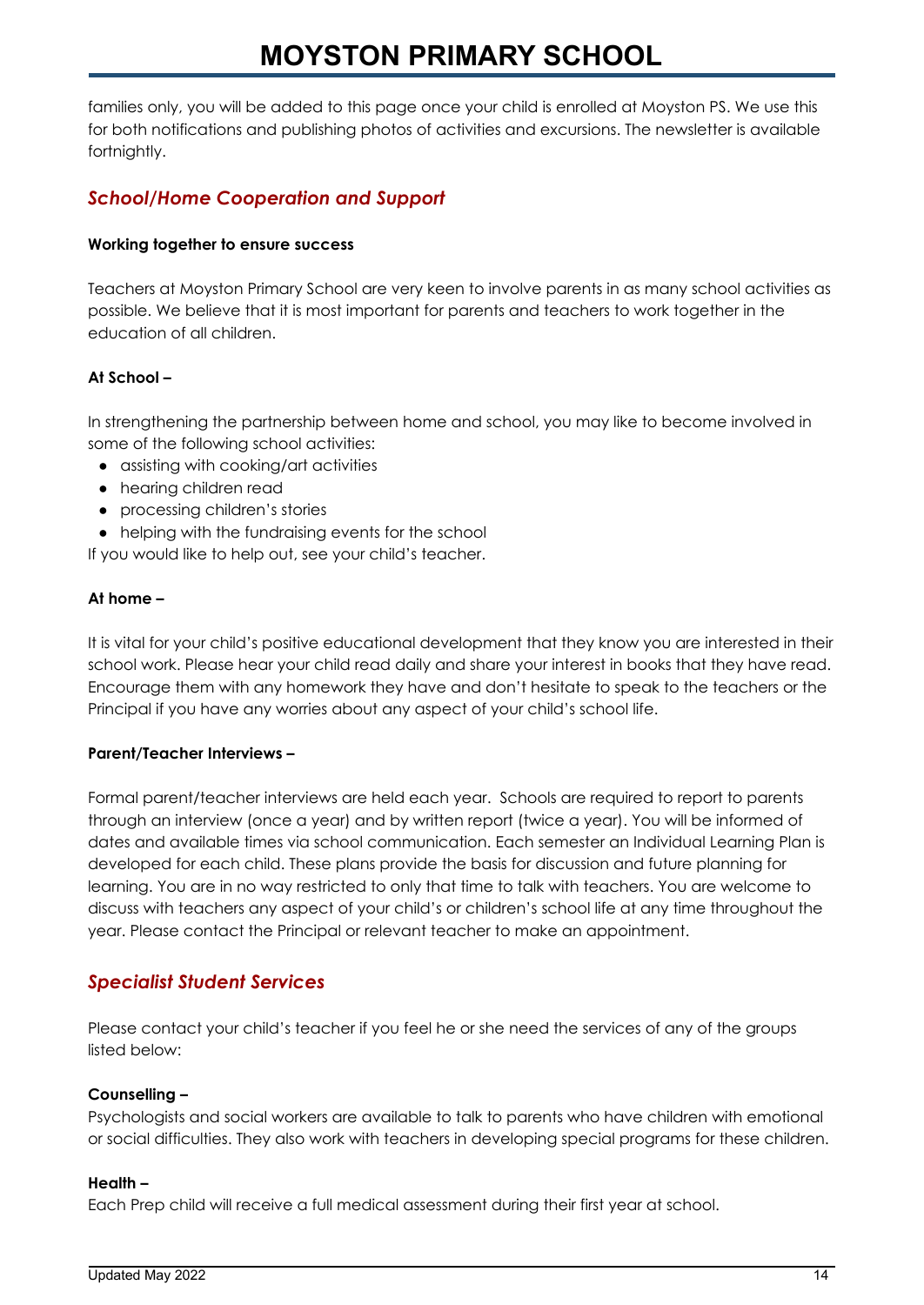#### **Speech –**

The services of a speech pathologist can be arranged if you have any worries or concerns about your child's or children's speech.

#### **Medical/Dental –**

These services are available at regular intervals to assist your children. Information and permission forms will be sent home prior to any visits.

#### *Camps, Sports & Excursion Fund (CSEF)*

The Victorian Government provides CSEF to assist eligible families to cover the costs of excursions, camps and sporting activities. If you hold a valid concession card, you may be eligible. Please fill in an application form and lodge it at school.

#### *Travel Conveyance Allowance*

To be eligible to receive conveyance allowance, a student must:

- **●** be aged between 5 years (by 30 th April) and 21 years
- **●** live more than 4.8km by the shortest practicable route from their **nearest** school
- **●** be enrolled at the **nearest** government school
- **●** be 4.8 km or more from the nearest bus stop if a bus is being caught to school.

The vehicle rate is determined by the distance between a student's place of residence and their school.

If you feel you are entitled to the conveyance allowance, please fill in an application form and lodge it at school by the middle of February.

Payment of conveyance allowances is made to the school and will be added to your school account unless otherwise requested.

#### *School Wide Positive Behaviour*

At Moyston Primary School, our behaviour expectations for all students are enforced school wide by all staff using the matrix below.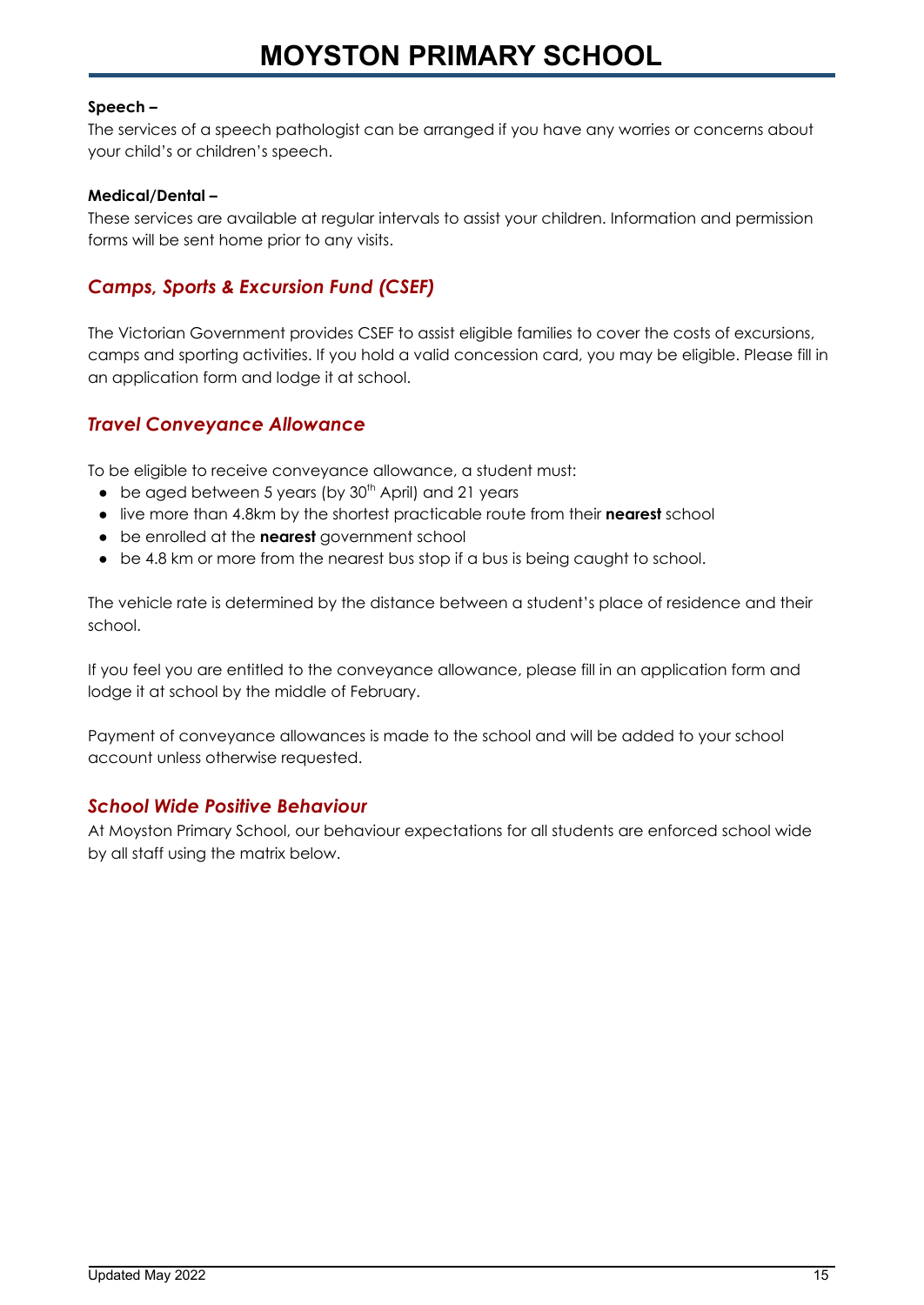| Warnings                         | <b>Behaviour tracker level</b> | <b>Definition</b>                                                                                                                                                                                 | <b>Examples</b>                                                                                                                                                                                                                                                                                | <b>Teacher response</b>                                                                                                                                                                                                                                                                                                                             |
|----------------------------------|--------------------------------|---------------------------------------------------------------------------------------------------------------------------------------------------------------------------------------------------|------------------------------------------------------------------------------------------------------------------------------------------------------------------------------------------------------------------------------------------------------------------------------------------------|-----------------------------------------------------------------------------------------------------------------------------------------------------------------------------------------------------------------------------------------------------------------------------------------------------------------------------------------------------|
| <b>Starting point</b>            | Level 1<br>Non Problem         | - Common behaviours<br>- Brief in duration<br>- No interference with learning<br>-Self Correcting                                                                                                 | - Daydreaming<br>- Quiet whisper<br>- Pausing during work<br>- Following class and school<br>expectations                                                                                                                                                                                      | - None<br>- Non verbal cue (e.g stare, gesture)<br>- Proximity control - (stand nearby)                                                                                                                                                                                                                                                             |
| 1st Warning - MINOR              | Level 2<br><b>Minor</b>        | - Behaviours that go against the<br>school/classroom rules<br>- Low impact on learning<br>- Low student distress<br>- Containable & safe<br>- Minimal student distress<br>- Simple non compliance | Repeatedly:<br>- calling out<br>- leaving seats<br>- off task<br>- social talking<br>-inappropriate fidgeting (fidgeting<br>that distracts others)                                                                                                                                             | - Practise correct behaviour<br>- 6-1 positive to negative interactions<br>- Review instructions- Teacher movement<br>- Relocation -seating<br>- Postpone discussion<br>- Reminder Point at Teacher's discretion for<br>continued repetition of minor behaviours.                                                                                   |
| 2nd Warning -<br><b>MODERATE</b> | Level 3<br>Moderate            | - Disruption to Learnina<br>- Worse than minor behaviour or<br>repeated misbehaviour.                                                                                                             | - Not following instructions<br>- Teacher refusal<br>- Low level swearing<br>- Teasing-Targeted, Repeated,<br>Harmful<br>- Not observing personal<br>boundaries (unwanted attention)<br>- Inappropriate conversation                                                                           | - Add Reminder Point for student behaviour<br>not aligned with the MPS Minor and Major<br><b>Behaviour Definitions.</b><br>- Redirection - linked to teaching MPS<br>School wide behavior expectations<br>- Reminder of consequence<br>-Relocation within classroom                                                                                 |
| <b>Srd Warning - MAJOR</b>       | Level 4<br><b>Major</b>        | - Serious disruption to learning<br>- Danger or risk to<br>student/personal safety<br>- High distress to students<br>- Physical Incident                                                          | - Inappropriate physicality<br>- Intimidating behaviour<br>- Deliberately not following<br>instructions/ non compliance<br>- High level swearing, offensive<br>language<br>-Destruction of own or others'<br>property<br>- Refusal<br>-Absconding - (call of police - if<br>unable to locate). | -One teacher to remain with the class if the<br>student/s involved need to be removed.<br>- Seek principal for assistance<br>- Add Reminder Point for student behaviour<br>not aligned with MPS School wide behavior<br>expectations<br>- Complete a Student Incident Report -<br>Parent contact<br>- Restorative Practices<br>-In School Detention |

#### SCHOOL VALUES: Resilience, Responsibility and Excellence

Updated Jan 2022



#### *uEducateUs*

uEducateUs is an internet based School Management System that can be used on any computer with an internet browser, as well as IOS and Android phones and tablets. The uEducateUs system not only stores student data, but also handles attendance, absences, homework tasks, communication and much more.

All parents/carers are asked to set up uEducateUs on their computer/tablet/phone once your child is enrolled at Moyston Primary School. The school will provide you with your parent/carer access and login details.

#### *Policies*

*Moyston Primary School's current policies can be found on the Moyston Primary School website [www.moystonps.vic.edu.au](http://www.moystonps.vic.edu.au)*

*Policies are also available upon request from the school at any time.*